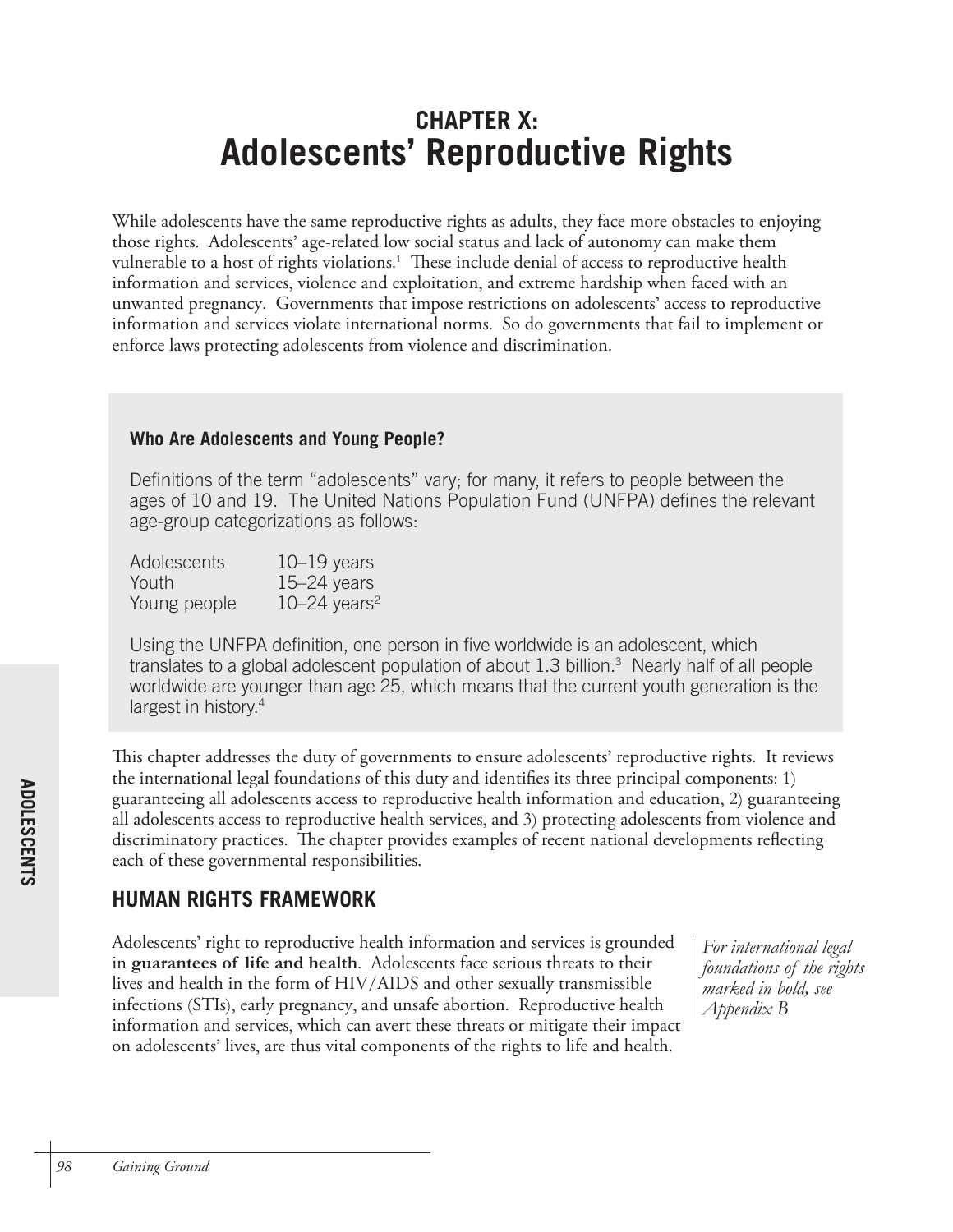# **Adolescents' Sexual and Reproductive Health Concerns**

Pregnancy is a leading cause of death among women aged 15–19 around the world, due to complications resulting from childbirth and unsafe abortions. 5

An estimated 70,000 adolescents die each year from pregnancy- and childbirth-related causes. <sup>6</sup> Women younger than 18 are twice as likely as women in their twenties to die during childbirth. 7

It is estimated that every year five million unsafe abortions are performed on adolescents in low-income countries. 8

Almost 6,000 youths between the ages of 15 and 24 are infected with HIV each day.<sup>9</sup> This means almost 12 million youths are living with HIV or AIDS and 62% of these infected youths are women. 10

The **rights to information and education** also provide direct support for adolescents' access to sexual and reproductive health information Adolescents are entitled to information about pregnancy- and HIV-prevention that is factual, unbiased, and comprehensive.<sup>11</sup> The rights to information and education also entitle all adolescents, including those who are pregnant or who have children, to continue their education and attend school.

International law recognizes adolescents' "evolving capacities" to make decisions in matters affecting their lives.<sup>12</sup> Adolescents who are sexually active and seek information and services to protect themselves from unwanted pregnancy and STIs, including HIV, are acting maturely to protect themselves from serious health risks. They therefore have the requisite capacity to enjoy their **right to reproductive self-determination**, in accordance with international protections of their rights to physical integrity and privacy, as well as their right to decide freely and responsibly the number and spacing of their children. These principles also support adolescents' right to confidentiality in accessing reproductive health services. Finally, in order for adolescents to enjoy the right to reproductive self-determination, they must be protected from sexual violence and abuse, as well as from discriminatory cultural practices.

The failure to ensure adolescents' access to comprehensive sexual and reproductive health information and services violates the **right to freedom from discrimination**. Compared with young men and boys, young women and girls are disproportionately affected by such denials of access, since they alone face the risk of unwanted pregnancy and are more vulnerable to STI infection. Governments exacerbate the effects of unwanted pregnancy when they deny girls who become pregnant the right to attend school. Such practices are blatant forms of sex discrimination in themselves, for they punish girls for societal failings and make them solely responsible for becoming pregnant.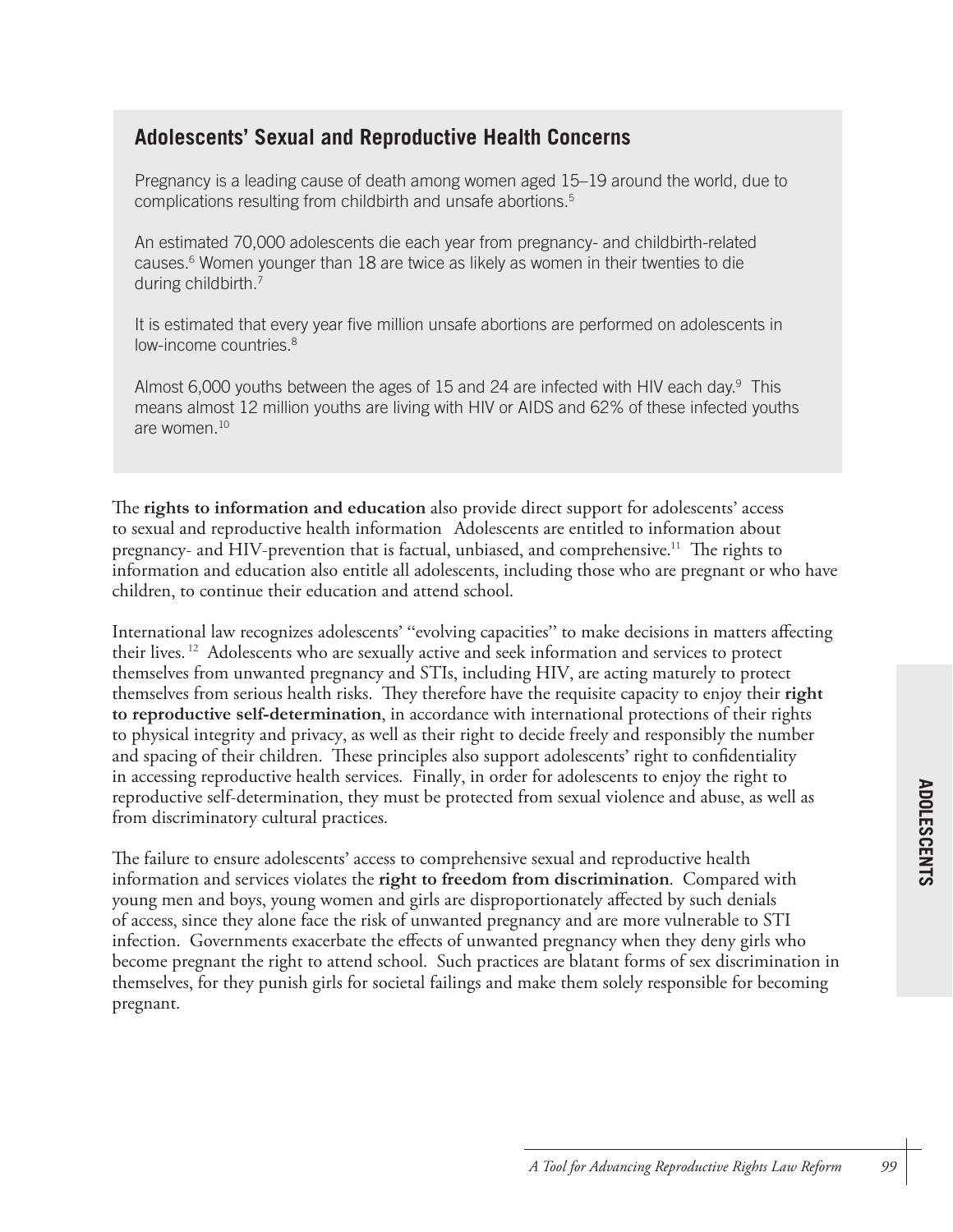**These legal guarantees require governments to:**

- **Guarantee adolescents access to reproductive health information and education.**  Governments must provide access to accurate sexual and reproductive health information and should not withhold or intentionally misrepresent facts that relate to pregnancy and STI prevention. $^{13}$  Reproductive and sexual health information $^{14}$  should be provided in a respectful and nonthreatening environment, where the confidentiality and autonomy of the adolescent seeking information is respected.
- **Guarantee adolescents access to reproductive health services.** Governments must provide adolescents with access to comprehensive and affordable reproductive health services. Governments should put regulations in place that prohibit public or private actors from impeding adolescents' access to services.
- **Protect adolescents from violence and discrimination.** Governments must enact and enforce laws prohibiting physical and sexual violence against adolescents, including cultural practices that violate the reproductive rights of adolescents. Governments must also enact laws that prohibit discrimination against pregnant adolescents in schools.

# **1. MEASURES TO ENSURE ACCESS TO REPRODUCTIVE HEALTH INFORMATION AND EDUCATION**

Laws and polices must acknowledge the realities of adolescents' lives. Reproductive health strategies that place exclusive emphasis on abstinence and restrict access to contraceptives are ill-conceived, particularly where adolescents are already sexually active or even married. Studies indicate that sexuality education programs that address only abstinence result in lower levels of contraceptive use among adolescents when they do become sexually active. 15 In contrast, comprehensive sexuality education, which offers information about both abstinence and contraception, delays the onset of sexual activity, increases the use of contraception, and leads to fewer sexual partners. 16

Because adolescents' access to information varies greatly according to their socioeconomic status,<sup>17</sup> governments must take measures to ensure that comprehensive sexuality and reproductive health information is made widely available, both in schools and other settings where low-income adolescents can be reached. The government of **Nepal** adopted such measures in the form of detailed action plans, and the government of **Nigeria** did so in the form of a standardized school curriculum.

## **A. Nepal Adopts National Plan to Ensure Adolescent Health**

*In Nepal, the 1996 Family Health Survey found that nearly 25% of married 15*–*19 year olds were pregnant or had already had a child.*<sup>18</sup> *The contraceptive prevalence rate among these young women was estimated at 6.5%.19 As part of its response to these findings, Nepal adopted a national plan in 2000 to address all aspects of adolescent health. The plan sets out the necessary elements of adolescent sexuality education, as well as the range of actors who may serve as educators. The plan is unusual for its comprehensive approach to adolescent health and its focus on the provision of sexual and reproductive health information as a key strategy.*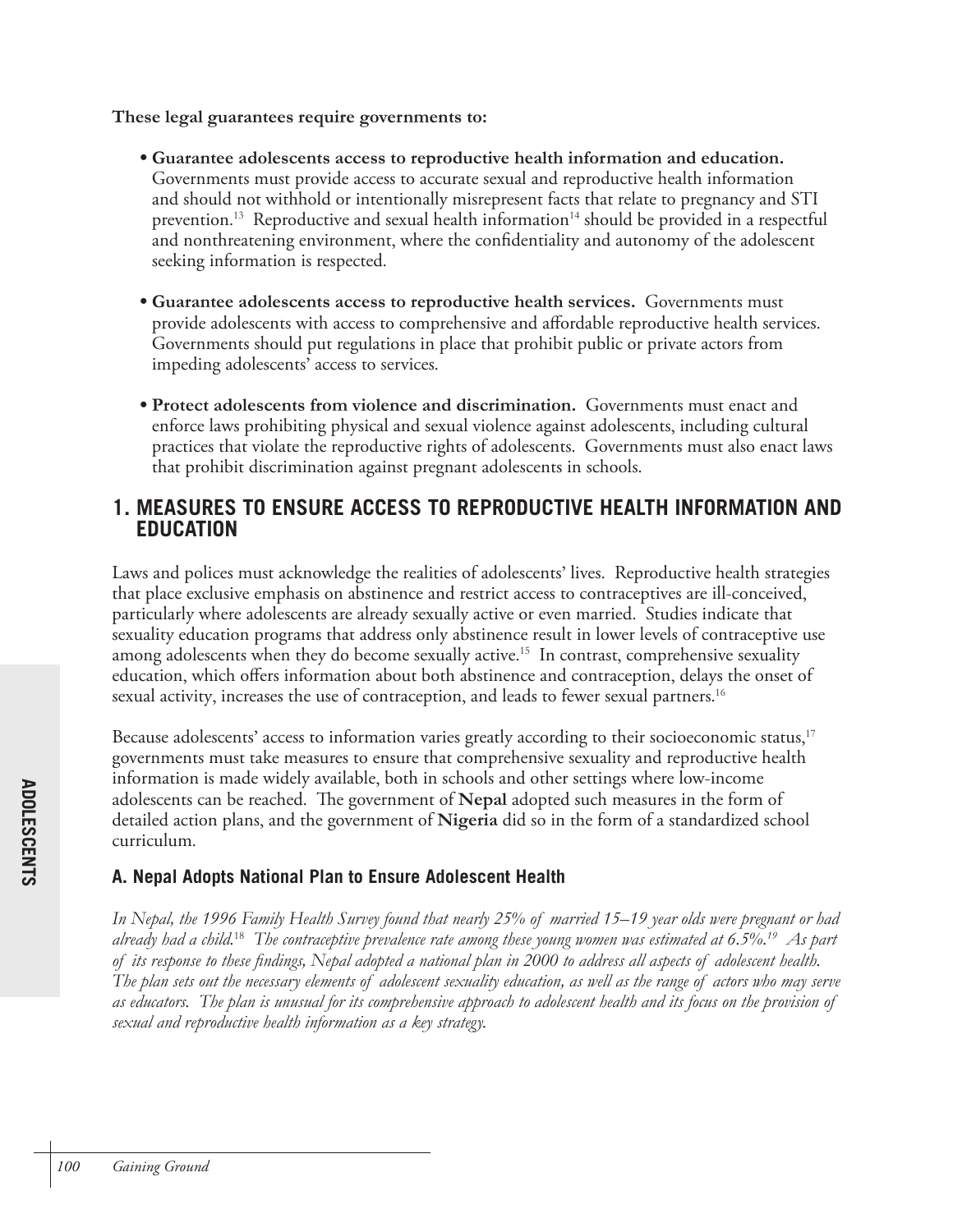The government of Nepal developed the National Adolescent Health and Development Strategy in 2000 in recognition of the need for a clear framework to address adolescent-specific health and development issues in Nepal.<sup>20</sup> In the strategy, the government recalls its commitments at the International Conference on Population and Development (ICPD) and other international conferences to improve the reproductive health of the people of Nepal, including adolescents. 21

#### *Objectives to improve adolescent health*

The strategy's main objectives include:

- increasing the availability and accessibility of information on adolescent health and development, and providing skill-building opportunities to adolescents, service providers, and educators;
- increasing the accessibility and use of health and counseling services for adolescents; and
- creating a safe and supportive environment for adolescents to improve their legal, social, and economic status. 22

#### *Information as a means of empowerment*

The strategy recognizes the need to empower adolescents with accurate, current, and age-appropriate information and skills so that they may develop and practice safe and responsible behaviors and seek appropriate services. 23

#### *Standard information package*

One of the strategy's activities is the formulation of a standard information package on adolescent health and development to be distributed to adolescents, service providers, parents, educators, policymakers, and the broader community. 24 The package includes information on the following topics:

- human sexuality, including puberty, marriage, the reproductive process, sexual relationships, and responsible parenthood;
- contraception, with an emphasis on the prevention of early and unwanted pregnancies and of STIs among all sexually active adolescents without discrimination;
- safe motherhood, including healthy pregnancy, safe delivery, pre- and neonatal care, and the promotion of breast-feeding;
- prevention and management of unsafe abortion and its complications;
- prevention and management of reproductive tract infections; STIs, including HIV/AIDS; and other reproductive health conditions; and
- nutrition promotion, with an emphasis on the importance of specific nutritional requirements of childhood and adolescence, especially for girls. 25

## **B. Nigeria Adopts National Curriculum on Family Life and HIV Education**

*In March 2003, the Nigerian Educational Research and Development Council, with the support of the Ministry of Education and national nongovernmental organizations (NGOs) adopted a national curriculum to address adolescent sexual health and HIV prevention.26 While family life education in Nigeria in the 1980s had focused on population concerns, following the ICPD in 1994 the national focus shifted to reproductive health, including family planning and sexual health. Government commitment to sexual health education intensified with the revelation that HIV/AIDS was beginning to hit young people in Nigeria in large numbers.27*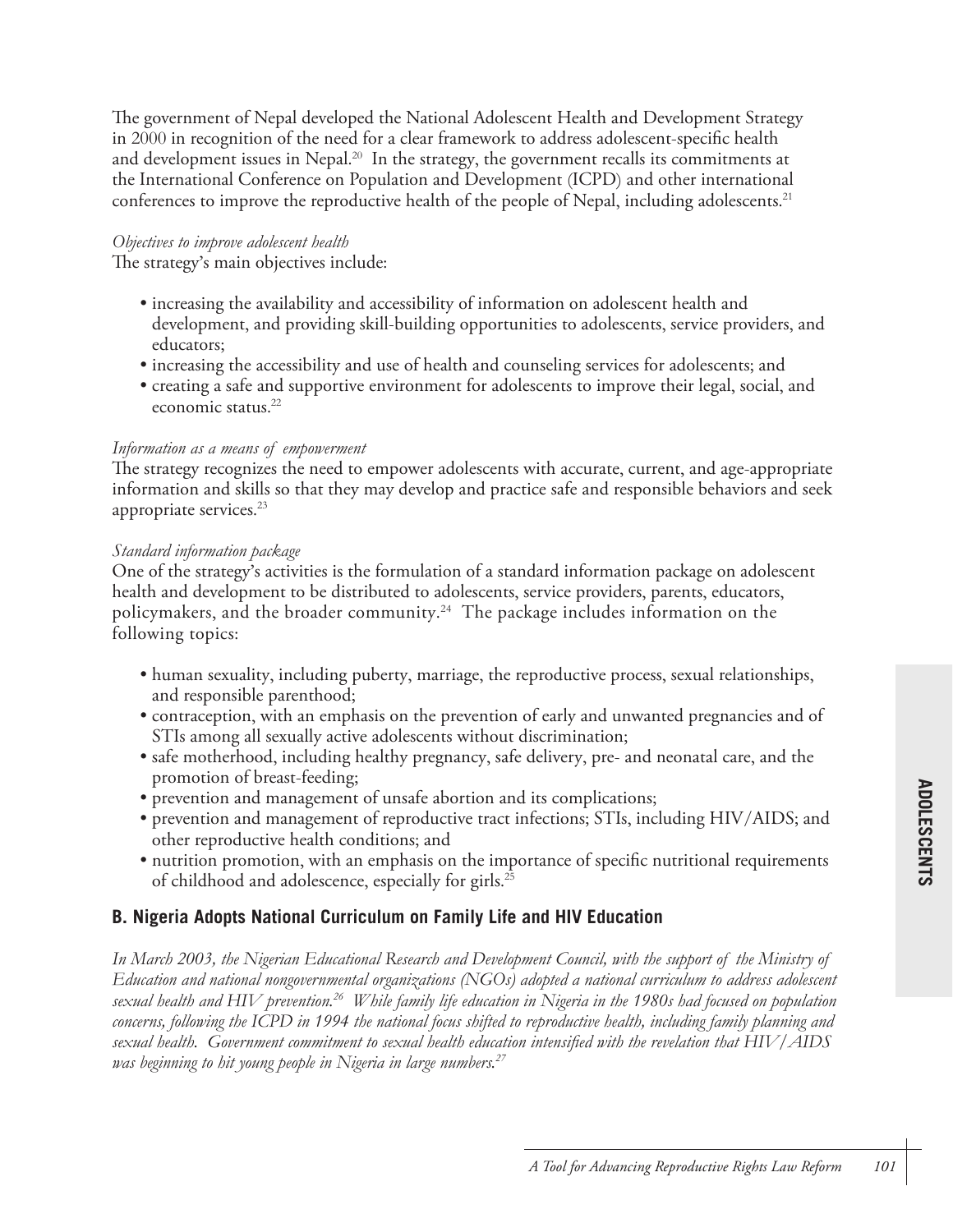#### *Objectives*

The National Family Life and HIV Education Curriculum for Junior Secondary School emphasizes providing opportunities for young people to develop "positive and factual" views of themselves and aims to teach young people to respect and value themselves and others. The curriculum also emphasizes teaching the information and skills that young people need to take care of their general health and make sound decisions about their sexual health and behavior. The curriculum prioritizes HIV prevention, placing more emphasis on abstinence than on using barrier methods to prevent transmission of the virus during sex. 28

#### *The curriculum*

The curriculum is structured around five topics:

- **human development**, focusing on physical and emotional changes that occur during adolescence;
- **personal skills**, addressing personal values, self-esteem, goal-setting, decision-making, effective communication, assertiveness, negotiation, and seeking help;
- **HIV infection**, covering information about HIV/AIDS and other STIs, risky behaviors, prevention methods, abstinence, sexual abuse, and discrimination against people living with HIV/AIDS;
- **relationships**, addressing the nature of family, friendships, peer pressure, love, and loving behaviors; and
- **society and culture**, focusing on cultural norms and taboos, societal norms, gender roles, gender bias, law (including laws protecting children), school rules about relationships, religion, diversity, discrimination, art, and media. 29

# **2. MEASURES TO ENSURE ACCESS TO REPRODUCTIVE HEALTH SERVICES**

Access to reproductive health care is crucial for the health and safety of adolescents. Adolescents are increasingly at risk of contracting HIV/AIDS, as well as other STIs. They also face a heightened risk of maternal mortality. For example, adolescents are more likely than older women to suffer complications from pregnancy and unsafe abortion; they are also more likely to suffer the delivery complication of obstetric fistula, an injury to a woman's birth canal that leaves her incontinent. 30 The social and economic effects on an adolescent's life of carrying an unwanted pregnancy to term can also be enormous. Not only do many unmarried pregnant adolescents and young mothers face shame and social isolation, most of these young women cannot complete their education, and therefore have difficulty supporting themselves and their families later in life.<sup>31</sup>

To prevent unwanted pregnancy and exposure to STIs, adolescents should have access to reproductive health care, including family planning services. Such services are most effective when they are confidential and age-appropriate. Adolescents often are denied the right to consent to their own health care and are forced to seek the permission of their parents or guardians before accessing reproductive health services. While many adolescents may want to involve their parents in decisions about their sexuality and health care, for other adolescents, a requirement of parental involvement could make them vulnerable to punishment or abuse. For these adolescents, laws requiring parental involvement can effectively deny them access to health care. 32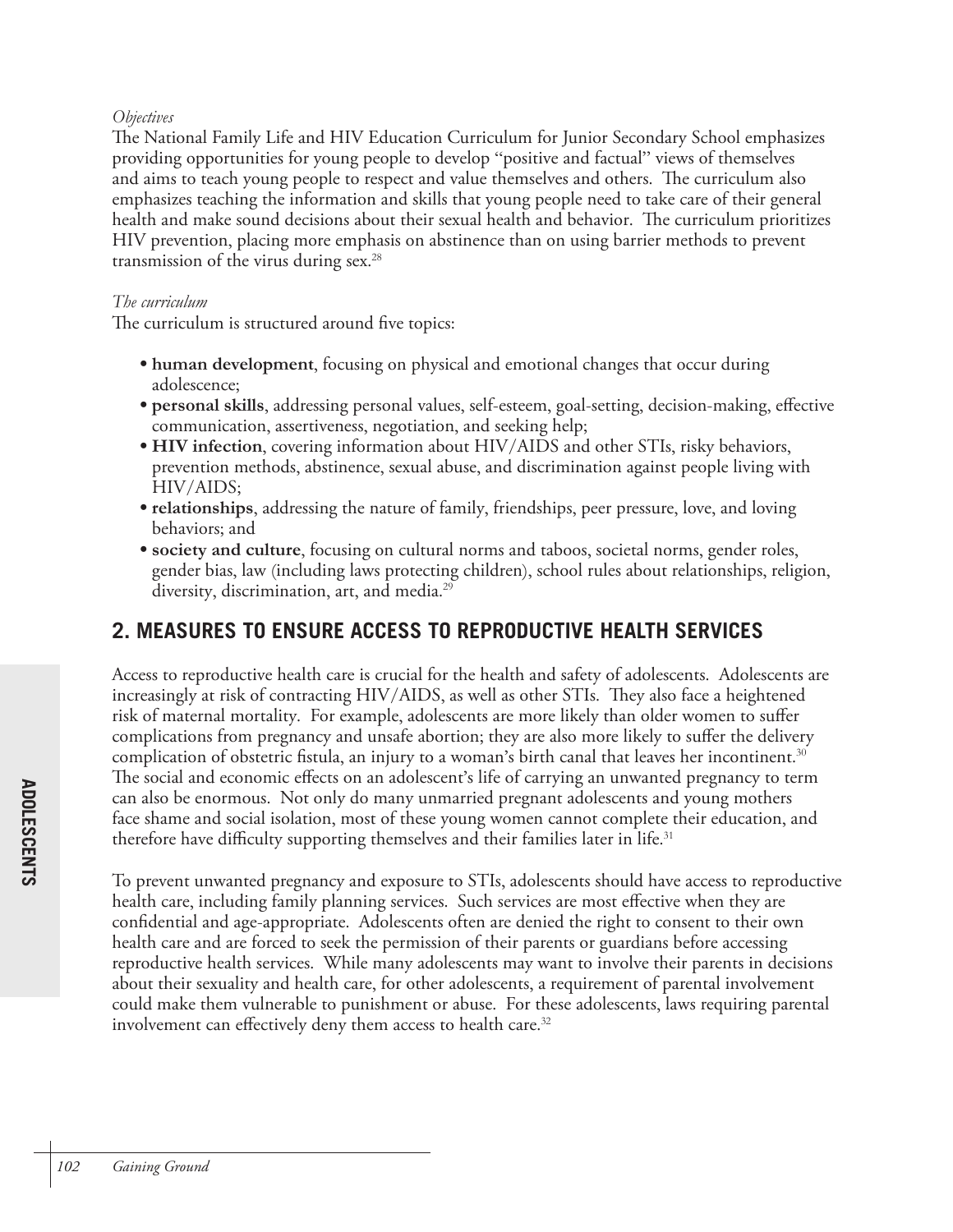Several governments, including those of **France** and the **United Kingdom**, have taken steps to eliminate barriers to health care for adolescents by recognizing adolescents' right to be treated as adults when seeking care, and by adopting legal and policy measures that make reproductive health care for adolescents more readily available.

## **A. France Ensures Adolescents' Access to Emergency Contraception (EC)**

*To prevent unwanted pregnancies among adolescents, France adopted legislation and regulations that permit pharmacists and school nurses to offer EC to minors under the age of 18. During the year after the law went into effect, from 2001 to 2002, 5,830 French students obtained EC pills from their school nurses.33 The General Secretary of the Family Planning Association in France attributes a recent 20–25% decline in the number of adolescent abortion clients to the law authorizing school nurses to dispense EC.34*

On January 9, 2002, the Republic of France issued Decree No. 2002–39 on the conditions regulating the delivery of EC to minors. 35 Pursuant to previous legislation enacted in 2000, minors under the age of 18 may receive EC free of charge from a pharmacist without a prescription or parental approval. 36

#### *Role of pharmacists in providing counseling and information*

Pharmacists who dispense EC must offer counseling on its correct use and ensure minors' confidentiality. They must interview minors to determine whether EC is appropriate to their situation. The interview provides an opportunity for pharmacists to counsel and provide informational materials on regular contraception, prevention of STIs, and the benefits of routine medical examinations. Finally, pharmacists should provide minors with information on the nearest family planning education centers.<sup>37</sup>

#### *Role of school nurses in distributing EC*

Moreover, the 2000 French law authorized nurses in junior and senior high schools to distribute EC in cases of distress or urgency. $^{38}$  The law directs nurses who dispense EC to students to arrange for a medical follow-up appointment for those students. 39

## **B. United Kingdom Issues Guidance on Reproductive Health Care for Minors**

*In response to concerns about adolescent pregnancy, the British Department of Health adopted guidelines for how providers can best meet the needs of adolescents seeking reproductive health care and family planning.40 Studies in the United Kingdom reveal that while over one-fourth of young people under 16 are sexually active, their rates of contraceptive use, including the use of condoms, are the lowest of any age-group.41 Fears about a lack of*  confidentiality often deter adolescents from seeking reproductive health care,<sup>42</sup> likewise, there is confusion among health*care professionals about whether adolescents younger than 16 can receive reproductive health services without parental consent.43 The guidelines were developed to address those fears and confusion.* 

On July 29, 2004, the British Department of Health issued Best Practice Guidance for Doctors and Other Health Professionals on the Provision of Advice and Treatment to Young People under 16 on Contraception, Sexual and Reproductive Health. 44 The guidance specifically addresses health professionals' duties of confidentiality and care to patients under 16, and recognizes that concerns about confidentiality are the biggest deterrent to seeking care among adolescents in this age-group. 45 The guidance contains the following key provisions.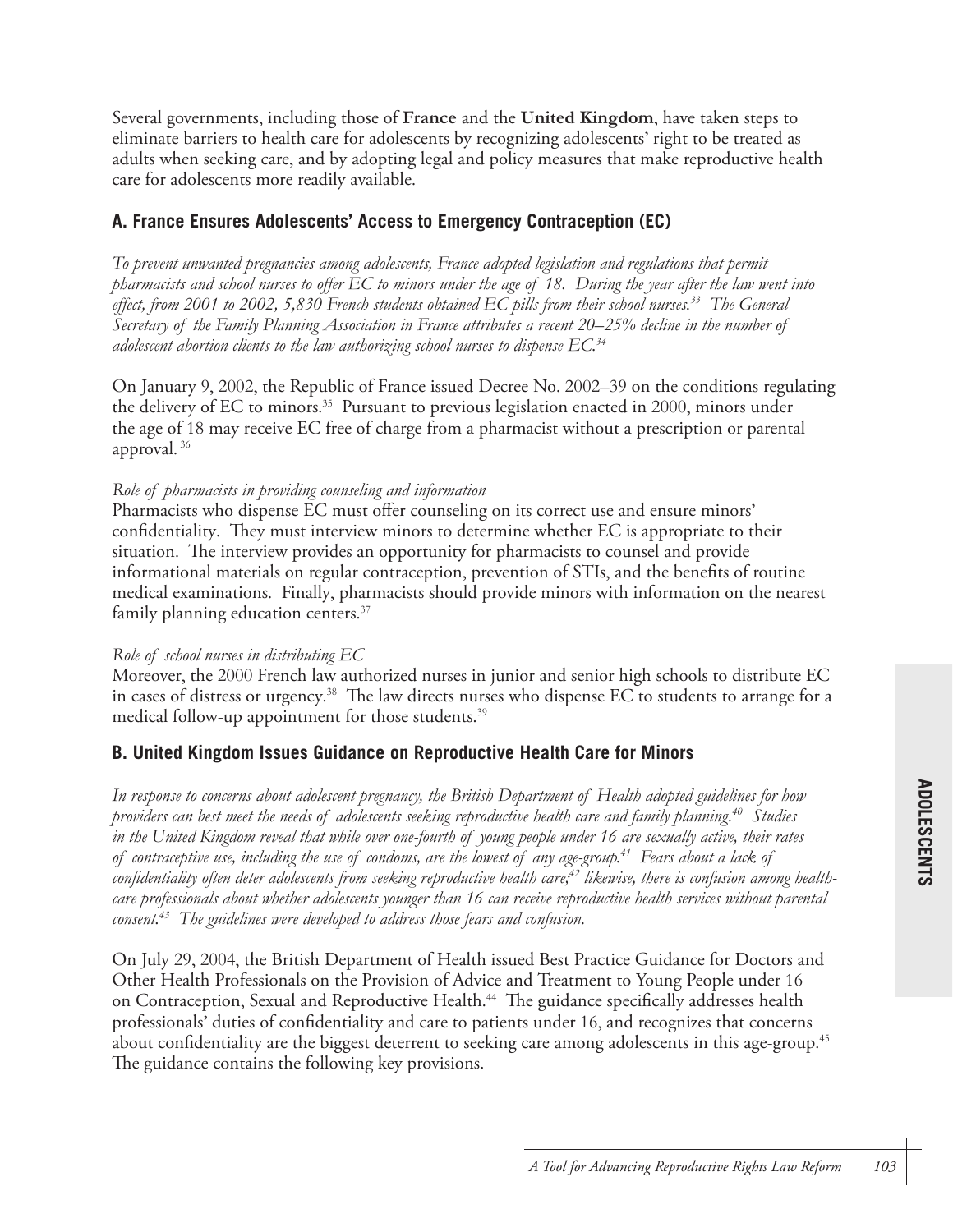#### *Conditions for providing services to patients under 16*

The guidance authorizes the provision of contraceptive and sexual and reproductive health services to patients under 16 without parental knowledge or consent, provided that the following two conditions are met: 1) the young person understands the advice provided and its implications; and 2) the young person's physical or mental health would likely suffer if advice or treatment were not provided. 46

#### *Confidentiality policy required*

The guidance calls for all health facilities that provide contraceptive services to young people to develop and prominently advertise a confidentiality policy that explicitly guarantees adolescents under 16 the same right to confidentiality as adults. However, the guidance also allows for exceptions in cases where health professionals believe there is a serious risk to the health, safety, or welfare of a young person. In all but exceptional circumstances, the guidelines caution health professionals to consult the young person and offer support for voluntary disclosure before taking unilateral action. 47

#### *Limits on service refusals*

Any provider who is unable to provide confidential contraceptive services should make alternative arrangements for the patient to be seen by another professional and prominently advertise that such alternatives are available. 48

#### *Recommended topics of counseling*

The guidance also delineates several specific "good practices" for health professionals to consider when providing services to patients under 16. For example, in dealing with a request for contraception by a young patient, providers should "establish rapport" with the patient and offer counseling on issues such as the emotional and physical implications of sexual activity, including the risks of pregnancy and STIs; the nature of consent in the relationship (i.e., presence of coercion or abuse); and the benefits of informing the adolescent's general doctor and her parent or other caregiver. 49

#### *No parental consent required for abortion*

When a young person requests an abortion and the patient is capable of giving consent and does not wish to involve a parent, the guidance urges providers to make "every effort" to help the patient find an adult other than the parent who can provide support. 50

#### *No liability for health professionals under sex abuse law*

The guidance also specifically notes that the Sexual Offences Act of 2003 does not implicate health professionals and others who provide confidential contraceptive and reproductive and sexual health services to young people under 16.<sup>51</sup>

# **3. MEASURES TO PROTECT ADOLESCENTS FROM VIOLENCE AND DISCRIMINATION**

Adolescents are particularly vulnerable to violations of their physical integrity through sexual violence and abuse within families, schools, or other institutions. Harmful cultural practices such as early marriage often result in violations of adolescents' right to make decisions regarding their sexuality and reproductive lives. 52 Governments have had to adopt special measures to address the social, cultural, and economic dynamics that in many countries contribute to girls' vulnerability. Protecting adolescents' right to physical integrity requires recognition that girls and young women are more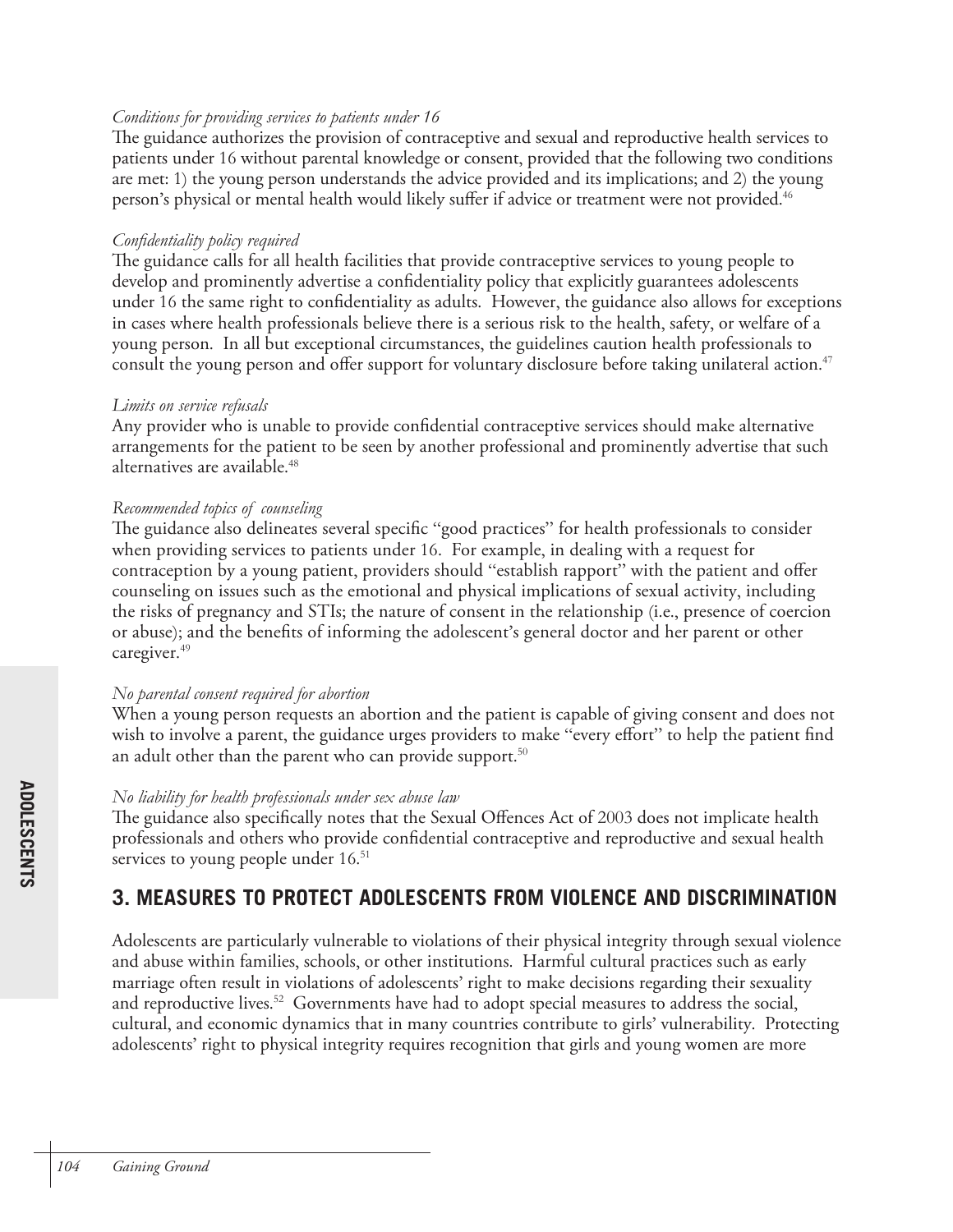vulnerable to abuse than their adult counterparts. That recognition has served as the basis for laws prohibiting sexual exploitation of minors in the **Philippines** and **Bangladesh**.

Pregnant girls sometimes face discrimination in access to education. In fact, many countries have laws that forbid pregnant adolescents from attending school. 53 Even in countries where laws prohibit the exclusion of pregnant girls from school, the practice is still prevalent. 54 Pregnancy or motherhood was cited as the reason for dropping out by 33% of urban girls in Chile and 11% of urban girls in Venezuela. 55 **Panama** has taken a legislative initiative to prevent discrimination against pregnant adolescents in schools.

## **A. Philippines Adopts Law to Prevent Child Exploitation**

*As in other countries in Southeast Asia, in the Philippines, adolescents and children are targets for sexual exploitation and trafficking. According to the United Nations Children's Fund, an estimated 60,000 to 100,000 children in the Philippines are involved in prostitution rings. Child prostitution is especially prevalent in tourist areas.56 To help combat these abuses, the Philippines has adopted a law defining and criminalizing different forms of child exploitation, including prostitution and trafficking.* 

On December 19, 2003, the Philippines approved Republic Act No. 9231,<sup>57</sup> which is aimed at preventing child labor in its worst forms and affording stronger protections for working children. The law adapts the definition of the worst forms of child labor set out in International Labour Organization Convention 182, which the Philippines ratified in November 2000.<sup>58</sup>

#### *Prohibited types of exploitation*

The act outlaws the following:

- all forms of slavery or practices similar to slavery, such as the sale and trafficking of children;
- using, procuring, offering, or exposing a child for prostitution, pornography, or pornographic performances;
- any work that is hazardous or likely to be harmful to the "health, safety or morals" of children, including work that "exposes a child to physical, emotional or sexual abuse, or is found to be highly stressful psychologically or may prejudice morals";<sup>59</sup> and
- use of children in advertisements promoting alcoholic beverages, tobacco, gambling, or any form of violence or pornography.<sup>60</sup>

#### *Protections for working children*

The law sets a minimum age of employment at 15, with some exceptions, and states the maximum number of hours a child may work, with some variations according to the child's age. The law also addresses the proper use and administration of a child's income. Employers of children are required to ensure access to primary and secondary education, and the Department of Education is charged with promoting the education of working children by taking measures such as designing courses and conducting training for the implementation of appropriate curricula. 61

#### *Penalties for employers and parents*

Employers that violate the law are subject to penalties that include imprisonment and fines. Parents and legal guardians who violate the law are subject to fines, community service, or both. Businesses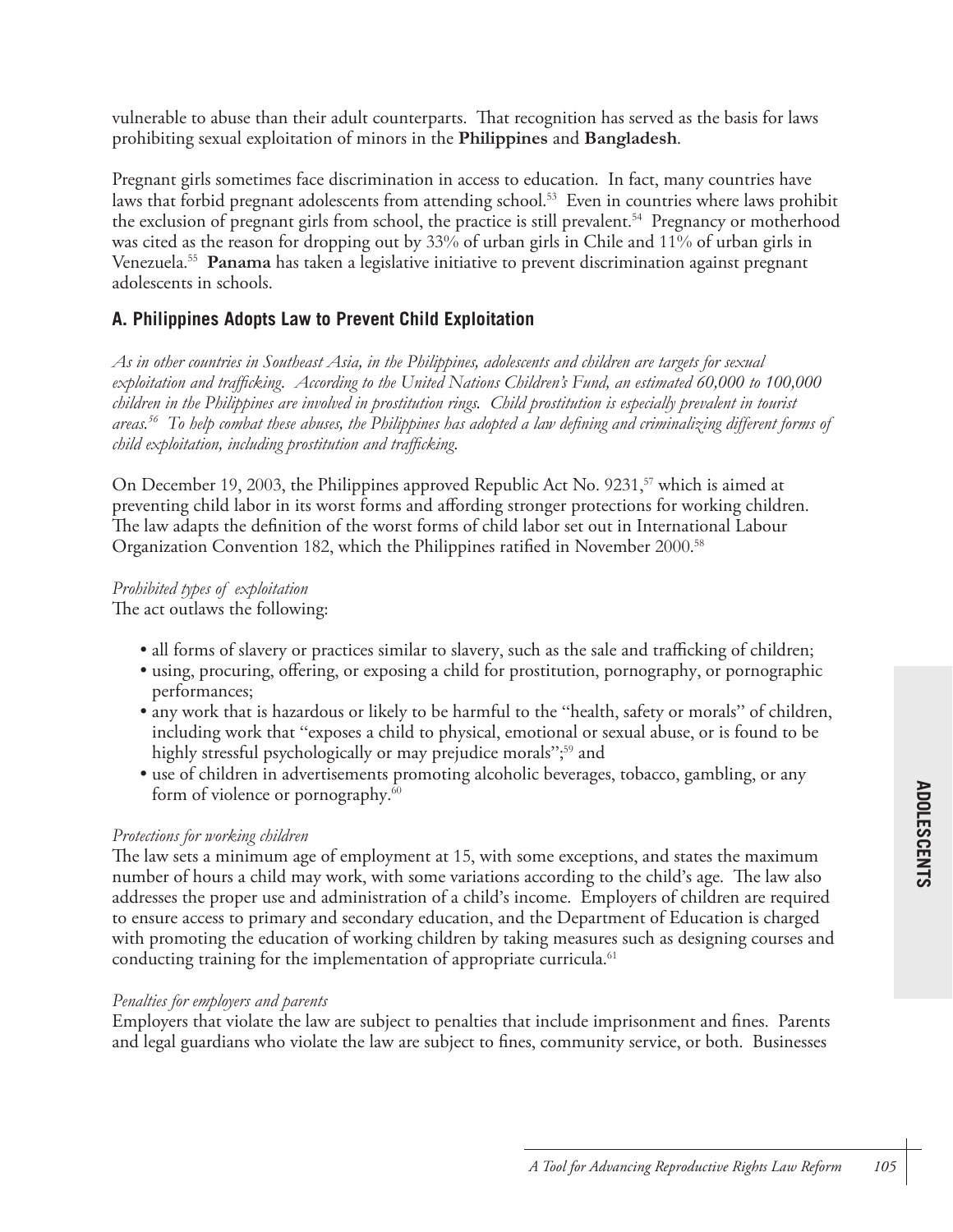face immediate closure if their violation of the law results in death or serious injury, or if they are engaged in prostitution or in obscene or lewd performances.<sup>62</sup>

## **B. Bangladesh Adopts National Plan against Trafficking in Children**

*While comprehensive data on the prevalence of trafficking and exploitation in Bangladesh are unavailable, studies*  indicate that these are rapidly growing problems that demand greater attention.<sup>63</sup> In one survey of children, more *than half of all respondents had experienced some form of sexual abuse; children aged 10*–*14 experienced abuse most frequently.64 Sexual exploitation and trafficking are prohibited under the Bangladeshi Penal Code.65 In 2002, the government issued a national plan to stop trafficking that takes into account the root causes of child exploitation and calls for the education and empowerment of vulnerable groups, as well as an improvement of the national infrastructure for preventing and punishing trafficking.*

In February 2002, the government of Bangladesh adopted the National Plan of Action against the Sexual Abuse and Exploitation of Children including Trafficking. 66

#### *Means of prevention*

The prevention efforts outlined in the plan include adopting educational measures, with an emphasis on the teaching of life skills and on raising awareness of human rights; increasing economic alternatives for families; instituting legal reform; and eliminating child marriage. $^{67}$ 

#### *Mechanisms for child protection*

To better protect children from harm, the national plan calls for such measures as a reactivation of the birth registration system; improved mechanisms and structures for reporting abuse; and the creation of safe havens for victims and children at risk. The plan notes that special protection is needed for children who are affected by natural disasters and for child refugees. 68

#### *Support for victims*

The plan also emphasizes recovery and reintegration for the victims of sexual abuse and trafficking. To that end, it calls for ensuring children's access to necessary support services and creating a receptive environment for reintegration through outreach to families, local community leaders, and the public. The plan also cites measures to address the risks of STIs, including HIV/AIDS, and substance abuse faced by abused, exploited, and trafficked children. $^{69}$ 

#### *Enforcement of criminal penalties*

In addition, a key objective of the national plan of action is to increase the apprehension and prosecution of child traffickers. It emphasizes the need for a coordinated approach to monitoring and enforcing laws, particularly regarding cross-border trafficking, and calls for increased coordination among Bangladeshi ministries, other governments, national missions in "receiving" countries, and concerned NGOs. 70

## **C. Panama Guarantees Right of Pregnant Students to Stay in School**

*In 1998, the Committee on the Elimination of Discrimination against Women expressed concern in its concluding comments about Panama's compliance with the Convention on the Elimination of All Forms of Discrimination against Women because large numbers of adolescent girls were dropping out of school to work or marry.71 Many*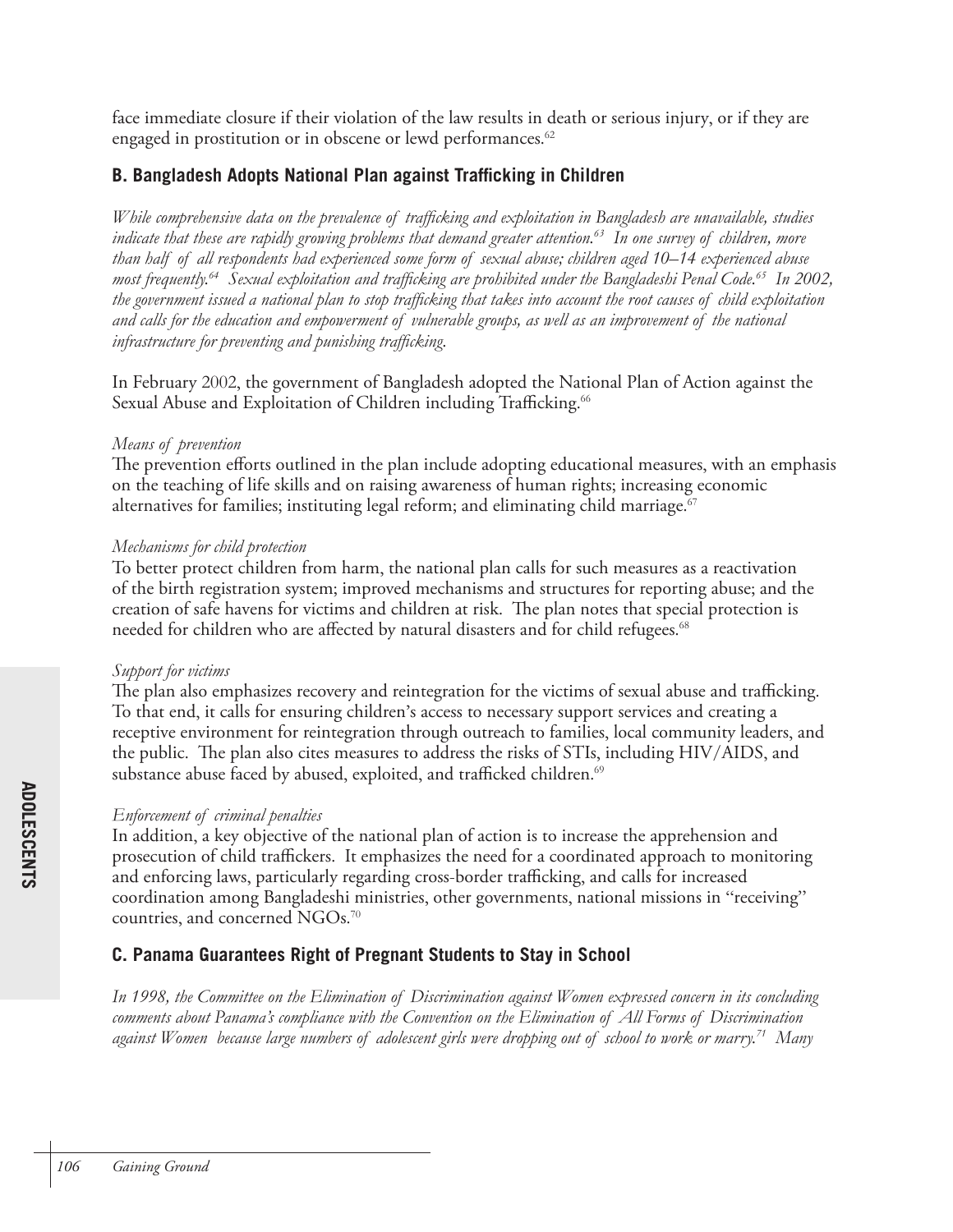*of these young women dropped out because of pregnancy. Panama has a high rate of adolescent childbearing*: *Every year, 16% of women aged 15*–*19 give birth.72*

In 2002, Panama passed legislation guaranteeing pregnant adolescents the opportunity and right to remain enrolled in school. 73

#### *Affirmative government measures required*

The Ministry of Education is responsible for ensuring that pregnant adolescents stay enrolled in the educational system and that they can participate in their school's educational and recreational activities as their health permits. Necessary measures must be taken to ensure that pregnant adolescents are able to finish their studies if health reasons related to the pregnancy or birth interfere with regular school attendance. 74

#### *Guarantee of nondiscrimination*

Pregnant adolescents are to be treated with dignity and not subjected to discrimination, and the ministry is responsible for providing the necessary information and training on aspects of sexual and reproductive health to staff and students, with the goal of eliminating the stigma faced by pregnant adolescents. 75

#### *Health services to be provided*

The legislation also guarantees access to prenatal and postpartum health care, and allows adolescents who cannot afford the costs of this care to receive it free of charge. Public employees face penalties for failing to inform pregnant adolescents that health services are available to them for free. The legislation also affirms adolescents' right to be notified of the legal protections and health and social services available to them. 76

## **CONCLUSION**

Securing legal recognition of adolescents' reproductive rights is a crucial step in promoting government action to ensure adolescents' access to sexual and reproductive information and health care, protect them from sexual abuse and exploitation, and safeguard the right of pregnant adolescents to attend school. Governments can take such action through national legislation, which governs the duties of health-care providers and other actors charged with caring for adolescents. Broad policies or government plans for multisectoral cooperation to improve adolescents' health and well-being are tools for mobilizing different government agencies, as well as nongovernmental actors. Concerted government efforts to address adolescents' sexual and reproductive health needs, on all fronts, are necessary to ensure the health and well-being of young women and girls worldwide.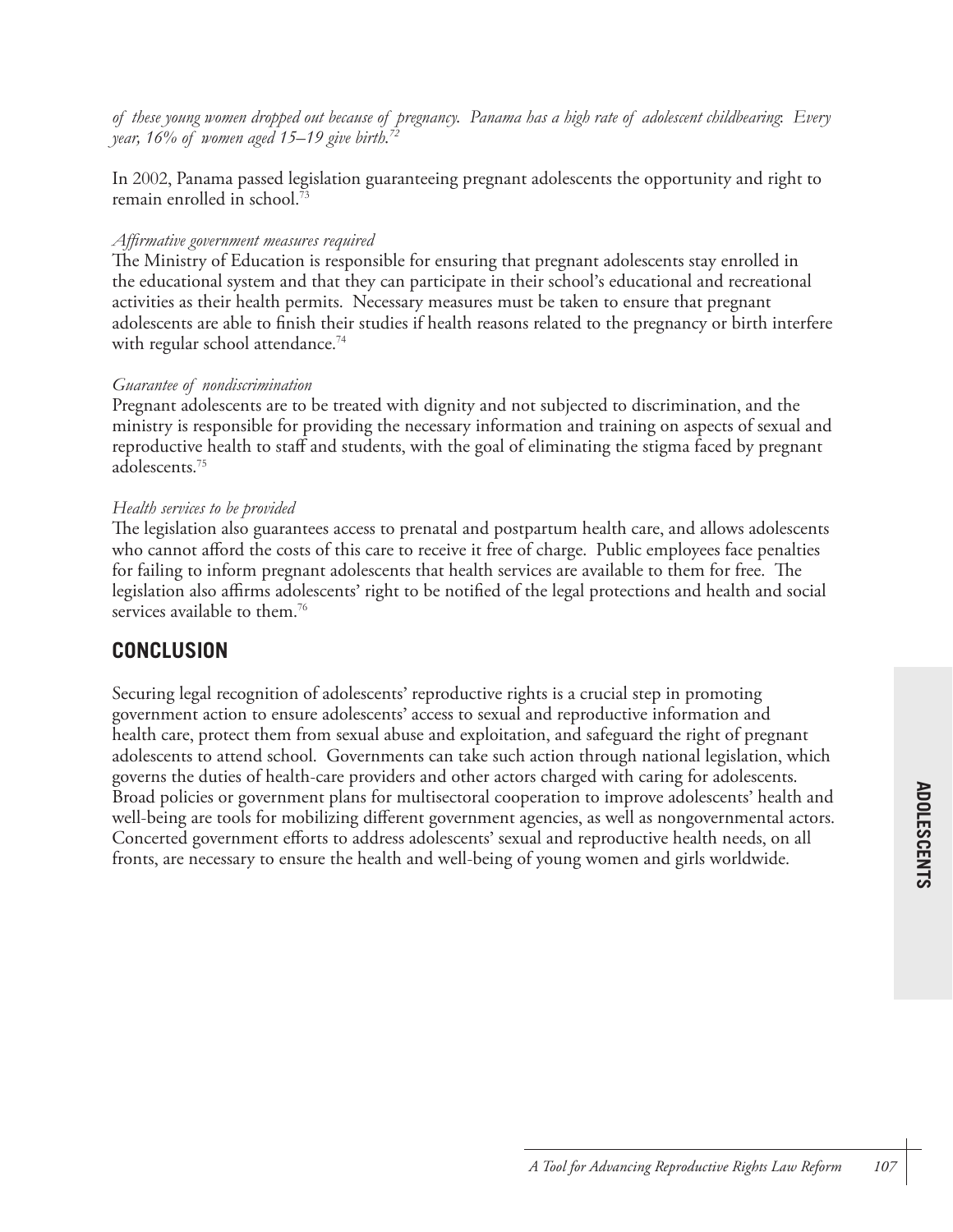- 1. ALAN GUTTMACHER INSTITUTE, INTO A NEW WORLD 32 (1998) [hereinafter ALAN GUTTMACHER INSTITUTE, INTO A NEW WORLD].
- 2. United Nations Population Fund (UNFPA), *Adolescent Realities in a Changing World*, http://www.unfpa.org/ adolescents/about.htm (last visited Nov. 22, 2006).
- 3. UNFPA, STATE OF THE WORLD POPULATION 2004 at 73 (2004), *available at* http://www.unfpa.org/upload/lib\_pub\_ file/327\_filename\_en\_swp04.pdf.
- 4. UNFPA, STATE OF THE WORLD POPULATION 2003 at 1 (2003), *available at* http://www.unfpa.org/upload/lib\_pub\_file/221\_ filename\_swp2003\_eng.pdf.
- 5. *Id.* at 39 *citing* UNITED NATIONS CHILDREN'S FUND (UNICEF), THE PROGRESS OF NATIONS (1998); INNOCENTI RESEARCH CENTER, UNICEF, EARLY MARRIAGE: CHILD SPOUSES (INNOCENTI DIGEST NO. 7) 11 (2001), *available at* www.unicef-icdc.org/publications/pdf/digest7e.pdf.
- 6. UNICEF, WHO, UNFPA, ADOLESCENTS: PROFILES IN EMPOWERMENT 2 (2003), *available at* http://www.unfpa.org/ upload/lib\_pub\_file/457\_filename\_adolescent\_profiles\_eng. pdf.
- 7. *Id.*
- 8. UNFPA, STATE OF WORLD POPULATION 2005 at 51 (2005), *available at* http://www.unfpa.org/upload/lib\_pub\_file/493\_ filename\_en\_swp05.pdf..
- 9. ADVOCATES FOR YOUTH, YOUTH AND THE GLOBAL HIV/ AIDS PANDEMIC (Jan. 2003), *available at* http://www. advocatesforyouth.org/publications/factsheet/fsglobalHIV.pdf. 10. *Id.*
- 11. Human Rights Watch, U.S.: Protect the Right to Information about HIV Prevention (letter from Rebecca Schleiffer to Secretary Michael O. Leavitt, U.S. Department of Health and Human Services dated April 6, 2005), http://hrw.org/english/ docs/2005/04/06/usdom10432.htm.
- 12. Convention on the Rights of the Child, *adopted* Nov. 20, 1989, G.A. Res. 44/25, annex, U.N. GAOR, 44th Sess., Supp. No. 49, at 166, arts. 5, 12(1), U.N. Doc. A/44/49 (1989), *reprinted in* 28 I.L.M. 1448 (*entered into force* Sept. 2, 1990).
- 13. Human Rights Watch, *supra* note 11.
- 14. International Sexual and Reproductive Rights Coalition Factsheet*, Sexual and Reproductive Health Education and Services for Adolescents, available at* http://www.ipas.org/ publications/en/policy\_factsheets/sexual\_reproductive\_ health\_education\_services\_children\_adolescents.pdf (last visited Nov. 22, 2006). Sexual health information includes "information about anatomy and physiology, puberty, pregnancy and STIs, including HIV/AIDS." It also addresses "the relationships and emotions involved in sexual experience" and "approaches sexuality as a natural, integral and positive part of life…cover[ing] all aspects of becoming and being a sexual, gendered person." The goal of sexual health information is "to help young people develop the knowledge, autonomy and skills – such as communication, decision-making and negotiation – to make the transition

to adulthood in good sexual health" and to "promote gender equality, self-esteem and respect for the rights of others."

- 15. Guttmacher Institute, *Facts in Brief: Sexuality Education: Sex and Pregnancy Among* Teenagers (July 2002), http://www. guttmacher.org/pubs/fb\_sex\_ed02.html#top.
- 16. GUTTMACHER INSTITUTE, SEX EDUCATION: NEEDS, PROGRAMS AND POLICIES at 36 (2005), *available at* http:// www.guttmacher.org/presentations/sex\_ed.pdf.
- 17. Manju Rani & Elizabeth Lule, *Exploring the Socioeconomic Dimension of Adolescent Reproductive Health: A Multricountry Analysis*, 30(3) INT'L FAMILY PLANNING PERSPECTIVES 110, 113, (2004).
- 18. FAMILY HEALTH DIVISION, DEPARTMENT OF HEALTH SERVICES, MINISTRY OF HEALTH, GOVERNMENT OF NEPAL, NATIONAL ADOLESCENT HEALTH AND DEVELOPMENT STRATEGY, sec. 1.2 at 1 (2000).
- 19. *Id.*
- 20. *See id.* Preface, at iii*.*
- 21. *Id.*
- 22. *Id.* sec. 2.2 at 3.
- 23. *Id.* sec. 3.1 at 4.
- 24. *Id.*
- 25. *Id.* Annex I at 15.
- 26. NIGERIAN EDUCATIONAL RESEARCH AND DEVELOPMENT COUNCIL, NATIONAL FAMILY LIFE AND HIV EDUCATION CURRICULUM FOR JUNIOR SECONDARY SCHOOL IN NIGERIA (2003) *available at* http://www.actionhealthinc.org/ publications/downloads/jnrcurriculum.pdf.
- 27. *Id.* at i (preface) (2003).
- 28. *Id.* at iii, 25.
- 29. *Id.* at 1-47.
- 30. DEPARTMENT OF CHILD AND ADOLESCENT HEALTH AND DEVELOPMENT, WHO, ADOLESCENT PREGNANCY: ISSUES IN ADOLESCENT HEALTH AND DEVELOPMENT 37 (2004), *available at* http://www.who.int/child-adolescent-health/ New\_Publications/ADH/ISBN\_92\_4\_159145\_5.pdf.
- 31. Cynthia Indriso & Axel I. Mundigo, *Introduction, in* Abortion in the Developing World 23, 47 (Cynthia Indriso & Axel I. Mundigo eds., 1999); *See also* WORLD HEALTH ORGANIZATION, SEXUAL RELATIONS AMONG YOUNG PEOPLE IN DEVELOPING COUNTRIES: EVIDENCE FROM WHO CASE STUDIES, WHO/RHR/01.08, at 23 (2001).
- 32. CENTER FOR REPRODUCTIVE RIGHTS, STATE OF DENIAL: ADOLESCENT REPRODUCTIVE RIGHTS IN ZIMBABWE 51 (2002).
- 33. Cécile Calla, *Près de six mille jeunes filles ont obtenu la pilule du lendemain auprès de leur infirmière* scolaire en 2001–2002; Au lycée, le Norlévo est entré dans les moeurs, Le Figaro, Dec. 20, 2002.
- 34. *See* Cécile Calla, *Près de six mille jeunes filles ont obtenu la pilule du lendemain auprès de leur infirmière* scolaire en 2001–2002; Au lycée, le Norlévo est entré dans les moeurs, Le Figaro, Dec. 20, 2002.
- 35. *Décret simple 2002-39 relatif à la délivrance aux mineures des médicaments ayant pour but la contraception d'urgence* [Decree